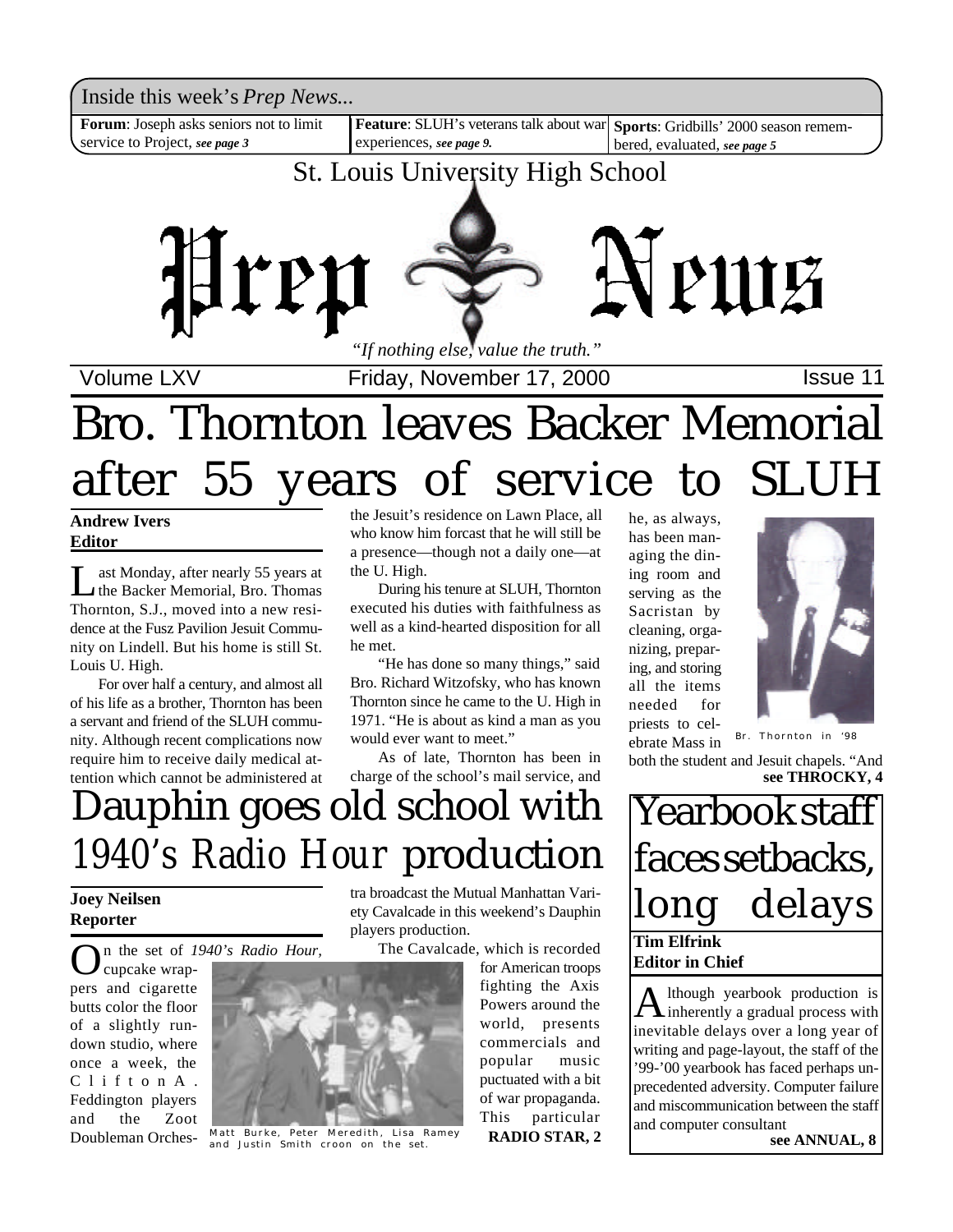# Activities Fair rescheduled for block day

### **Jeff Dueker Staff**

It's Thursday, September 12th, at activ-<br>ity period. Imagine yourself to be a t's Thursday, September 12th, at activclub moderator or a highly involved student in a very popular club like the *Prep News*. You are very excited about today's activities fair, and you couldn't be more enthused about showing the student body, especially the freshmen, what your club is all about. Now imagine your surprise when you realize that Activities Fair does not appear to be happening today.

"No moderators knew that Activities Fair was going on that day," said English teacher Richard Moran, one of the moderators who was present during the apparent not-Activities Fair. Psychology teacher Brock Kesterson was given the

### RADIO STAR

#### (from 1)

broadcast takes place on December 21, 1942.

Director Katherine Whitaker describes the musical as "a slice in the life of second-rate performers," during a time "that was more idealistic and patriotic." Characters enter the studio from day jobs and prepare to do their show. The musical

begins aproximately half an hour before air time and runs through the radio show, until the studio closes at night.

Although the Feddington players are professionals, it seems that none of their shows go off without a hitch, and this one is no exception. Producer Clifton Feddington, played by junior Brendan Cuddihee, and stage manager Lou Cohn, junior Chris Storey, barely manage to keep the production from being a complete disaster. Cuddihee belives the realism gives "great insight into how ordinary people went about their lives."

responsibility to set up and coordinate Activities Fair, but he himself wasn't even aware of his own duties.

"I thought I was a helper rather than the leader," said Kesterson, adding that what happened was a "total miscommunication." This led to a major crisis in the planning of Activities Fair, mainly because everyone was waiting around for further direction that never came. So the only people who even knew about Activities Fair were the ones who spotted it on the schedule before school even began, and the rest were left confused or angry about the entire mix-up.

After the incident, Kesterson was fully informed of his duties, so he immediately started planning another Activities Fair. Kesterson is diligently taking responsibility for this new Activities Fair, sched-

The music of the show, too, explains "the impact of the war on people of the times," says Cuddihee. Nerinx junior Sarah Warner, who plays Ann Collier, says

> songs like "Boogie Woogie Bugle Boy" and "Strike Up The Band" are "very authentic," and that the show is "like taking a step into the past."

> The set, designed by Whitaker, Joe Schulte, and Technical Director Tom Dunsworth, also adds to the air of realism.

Props and furniture are from the time period and even the lighting is made to fit the technology of the time. The set includes a small green rooom, a tech booth, and a platform for the orchestra,which includes alumnus Nick Schlueter, '00. Musical director Joe Koestner organized the music and trained the musicians and vocalists.

The *1940's Radio Hour* debuted last night, but there are still tickets available for Friday and Saturday night shows. Performances begin at 7:30, and tickets are \$5 presale, \$6 at the door.

uled for Wednesday, November 29th, during activity period.

"That week after Thanksgiving is a block week, with block days on Tuesday and Wednesday," Kesterson said, "so Activities Fair will be during that two hour break."This longer time slot for Activities Fair might add to its success, with a longer time to visit clubs, students will be able to visit more clubs and spend longer amounts of time talking with the representatives of the clubs they are most interested in.

So remember, that's Wednesday, November 29th, during the two hour break for the new and improved Activities Fair in the Danis Lobby.



### JV Cross Country

Final record: 124-9

Season Highlights: Findley Champions, Metro Champions, 2nd of 24 @Handcock Invitational

### B-team Cross Country

Final record: 47-0 Season Highlights: Hazelwood Invitational Champions, Hancock Invitational Champions

### B-Team Soccer

Final record: 13-6-3 Season Highlights: 2nd in SLUH Tournament, 13 shutouts

### JV Water Polo

Final record: 12-0 Season Highlights: 1st in Suburban Central Conference



The swing band plays at Dress Rehearsal Wednesday night.

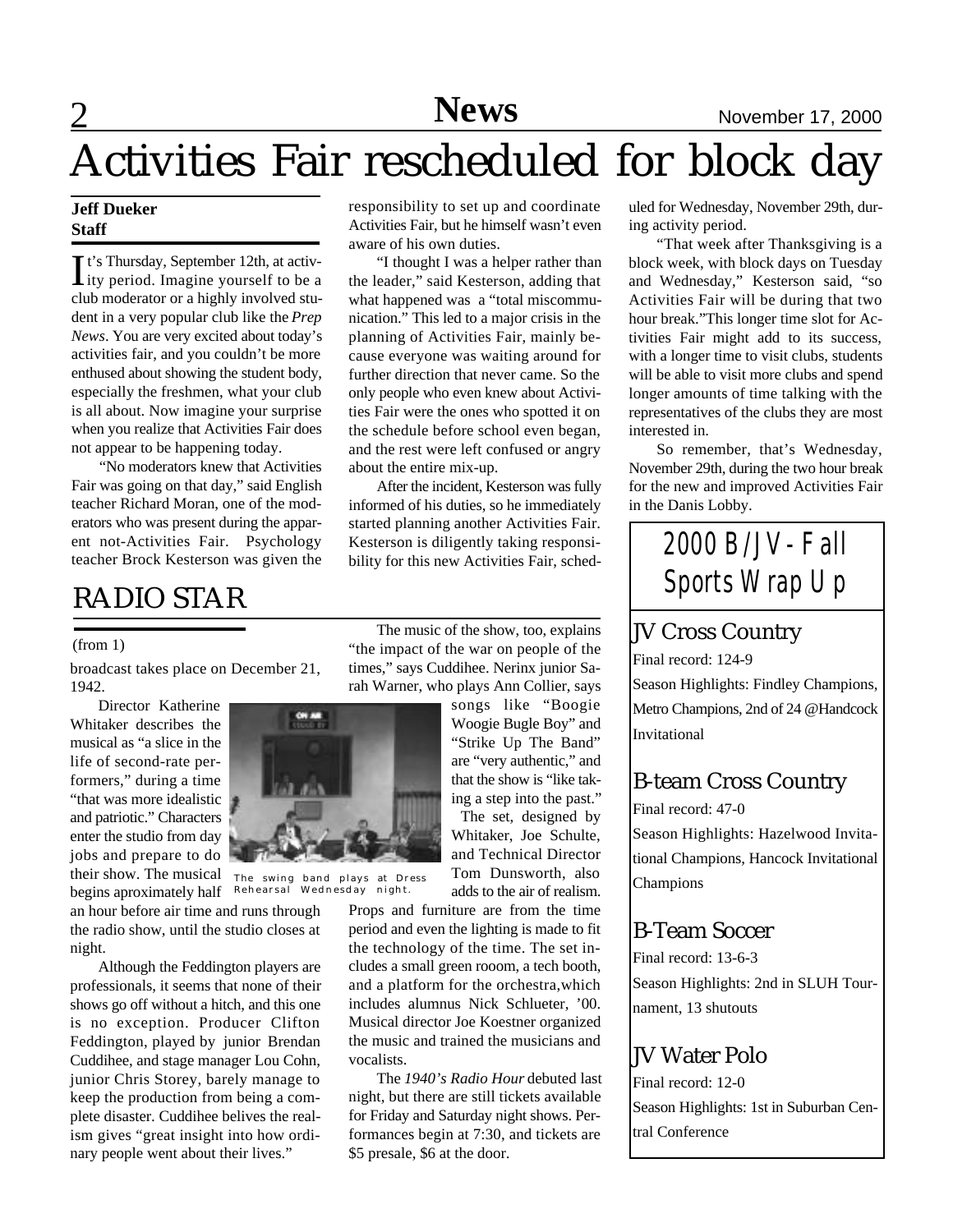### November 17, 2000 **Editorial** 3

## **Commentary**

### Joseph urges students to consider service beyond Senior Project

### **Raj Joseph Assistant Editor**

With the Senior Project proposal deadline today, most seniors are probably scrambling to fill out their forms to commit to an institution that needs their help. For three weeks, each insitution will have extra, reliable volunteers, while the seniors will, among the eight goals listed in the Senior Project 2001 booklet, "increase [their] understanding of some of the sufferings and social problems of this world [while] working in unfamiliar and challenging situations" as a result of their experiences.

With only three weeks to develop relationships, the idea is that the seniors immerse themselves into their projects and give totally of themselves over this time period. Since college applications, graduation announcements, and other responsibities have been completed, the seniors can fully concentrate on service. Also, seniors are supposed to be the most mature students at school already, so they should be the class most ready to give of themselves.

However, with such a three-week block of service comes the tempation to use it as an excuse not to do service in any other form at any other time. I think that seniors might, once they complete Senior Project, tell themselves that since they just served for three weeks, they do not have to do any more service work.

Similarly, underclassmen might point to it and say that they do not have to serve because they *will* be doing service work later. While I realize that some students already give of themselves weekly through the SLUH Community Service Program, all I am really asking for is that students, seniors specifically, attempt to maintain their focus of beyond just these three weeks.

Another goal listed in the Senior Project booklet is "to realize that as Christians, service to others is a responsibility, not an option." Therefore, I urge all members of the SLUH community, but especially seniors, not to let Senior Project be your only community service. Senior Project should be just one part of a commitment to service that begins before Senior Project and continues long after we've left.

## LETTERS TO THE EDITOR Russian exchange student discusses SLUH experience

#### Dear Junior Bills,

You might have seen me walking in the corridors of St. Louis U. High for the past couple of weeks. I am one of five female students who came to St. Louis from Russia as part of an exchange program this year. Studying in Moscow school 1253 as a senior this year and thinking of my future opportunities these last few months, the idea of studying in an American college came to my mind. When they told me I could come to SLUH this fall for the second time (I had already participated in the same program in 1998), I thought it could be a great chance to figure out more things about your system of education and finally make up my mind about the university.

Well, just comparing our schools, there are so many things to say. If you would ask a common Russian about any high school in the U.S.A., he would probably be pretty skeptical about it, saying that your level of education is not high enough. This is just a general opinion. I guess I had the same one before I first came here. I was only 14 years old, but even then it was obvious that you guys study pretty hard, and what you study doesn't seem simple. Now, when I'm in the 11th grade—and it's probably worth saying that Russian high school includes only 11 years of studies—I can see and understand more.

I would say that we mostly study the same things, but they are arranged differently, and this is the result of different cultures. An American student has an opportunity to choose several subjects in certain years of high school. When we just study what we are supposed to study, so that there are no preferences, we follow the system and cannot go deeply into something which seems attractive to us. But freedom of choice for Americans can often bring about complete ignorance in some important areas. So, it is hard to say which is better, but one should be careful in both systems.

It's impossible not to mention all those activites you guys are into. This is just amazing. Almost every SLUH student plays sports, and it's not soccer or football; for example, it is wrestling or basketball. I consider this part great. It's so important to be able to express oneself in something, and give way to emotions and succeed, that now I think I can explain why so many Russian teens spend their free time hanging around with friends, smoking cigarettes— we just don't have the same passion for our school.

And sports are just part of all of the activities here; art, music, and drama are just as popular. I could just not imagine my Russian classmates participating in some play in school theater. We are far from that, but hopefully, we'll find some way out of this problem. And I find this a great advantage of your school, which could influence my decision about my future education a lot.

Speaking about languages, I've noticed that few SLUH students are fluent in any foreign languages the way many are in our school. I think this vividly shows how our schools are a lot about teaching foreign languages. Our school has one major language only; English as you've proabably guessed. But most **see LEKAE, 4**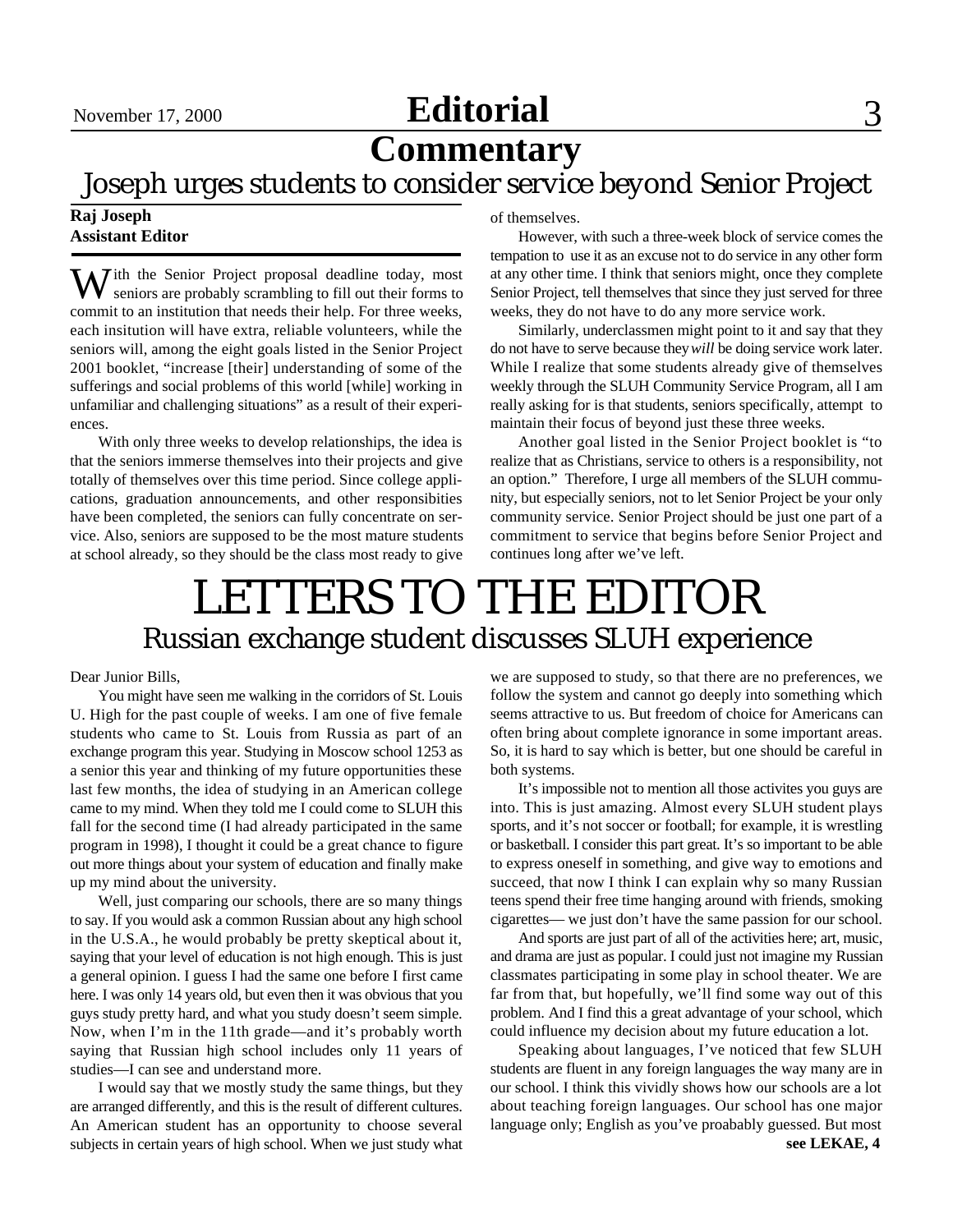### 4 **News** November 17, 2000 **THROCKY**

#### (from 1)

that's a big job," said James Knapp, S.J., Superior of the Jesuit Community.

Thornton has also been known for his love of decorating the Jesuit home. "He was always decorating for different occasions," said Witz, adding, "He loved to do that type of stuff."

Knapp said Thornton should be able to visit the residence and help decorate for Christmas this year.

Both Martin Hagan, S.J., and Witz recall the dedication of his work ethic. Hagan says that until about seven years ago, Thornton would clean the high windows in the Currigan Room by himself. "That is quite a challenge for a man his age," he marveled.

Witz remarked that he organized and completed the set-up for the Mothers' Club card parties by himself for many years.

Principal Robert Bannister, who has known Thornton since he was a student nearly fifty years ago, believes that the strict work ethic of the brothers Thornton first worked under aided in developing his dedication to his work.

Perhaps the one thing Thornton is known and loved for the most is his work

### LEKAE

#### (from 3)

 students are mostly really interested in it, and look forward to finding lots of interesting things not only in the lessons, but also in talking to foreigners and participating in exchange programs, like this one. SLUH has a variety of languages to choose, and it's great, because in learning a language you not only start speaking it, you also get to know the culture of the country.

Well, in conclusion, I can just say that these were a wonderful three weeks of my life, and it's not just that your school is all-boys (!!!), but also because it was a wonderful chance to study among you, make a bunch of friends and improve the language skills.Thank you!

Sincerely,

Maria Lekae

with the Mothers' Club, which he has been the moderator of for twenty-five years.

"He is our inspiration," exclaimed Kathryn Snodgrass, former Mothers' Club President. "He prays for us, he led us in prayer—we all just love him."

Witz remarked with a smile, "We call all the SLUH mothers 'Tommy's Mommies."

"He never missed anything," Snodgrass said. "He is the sweetest, dearest man, and all the mothers in the Mothers' Club love him dearly."

Even though Thornton has been a staple at SLUH for many years, he is not originally from St. Louis. He was born in Milwaukee in 1919 and went to Cathederal High School. He was influenced by Jesuit brothers from Marquette University College Church—where he worked with them often. He then entered the Seminary in Florissant and graduated in the 1930's.

One of the jobs Thornton was most remembered for was the attendant of the bookstore, which he held from 1970-1990. He would give credit to any customers who did not have enough money—which eventually led to his resignation from that position."He is just that kind of guy," said Hagan. "He's not much of a businessman. He's a big-hearted guy that wants to see people have what they need."

Witz remembers that when the Jesuits were in residence in the Backer Memorial—in what is now the Jesuit Wing— Thornton was in charge of all the keys for the iceboxes. "He kept his trousers on a chair by the door," Witz said smiling. And at night, residents would take the keys and "go raid the icebox."

"There are some stories I can't even tell you," Witz said, breaking into a full laugh. "He is just everybody's friend. I think everybody's gonna miss" his daily presence.

"He has done an incredible amount of very important behind-the-scenes jobs," Knapp said.

Although Thornton's assignment does not always call for him to interact with faculty and students, "he goes out of his way to interact with them," recalled Bannister.

People wishing to reach Thornton can do so at the Jesuit Community at 3601 Lindell, St. Louis, MO, 63108. Knapp suggests visitors call ahead to make sure he is there.

"I think he would really appreciate visitors," Witz said.

Hagan said that when he visited on Monday evening, after less than a day in his room, it was already adorn with at least fifty Billiken statues and keep-sakes from the Mothers' Club.

"He loves that kind of stuff," said Witz.

Despite his relocation, everyone at SLUH, especially those who knew Thornton well, are emphasizing the fact that he will still be a presence at SLUH. Knapp said he may be back on campus as early as next Tuesday for the Thanksgiving Mass.

"We didn't have a farewell party," Knapp said, "because it isn't one."



C-Team Football Final Record: 2-6 Leading Scorer: Bill Dollman

C-Team Cross Country

Final record: 73-2 Season Highlights: McCluer North Invitational Champions, Findley Champions, Conference Champions, Metro Champions

### C-Team Soccer

Final record: 17-2-3 Season Highlights: MCC tournament champions at seasons end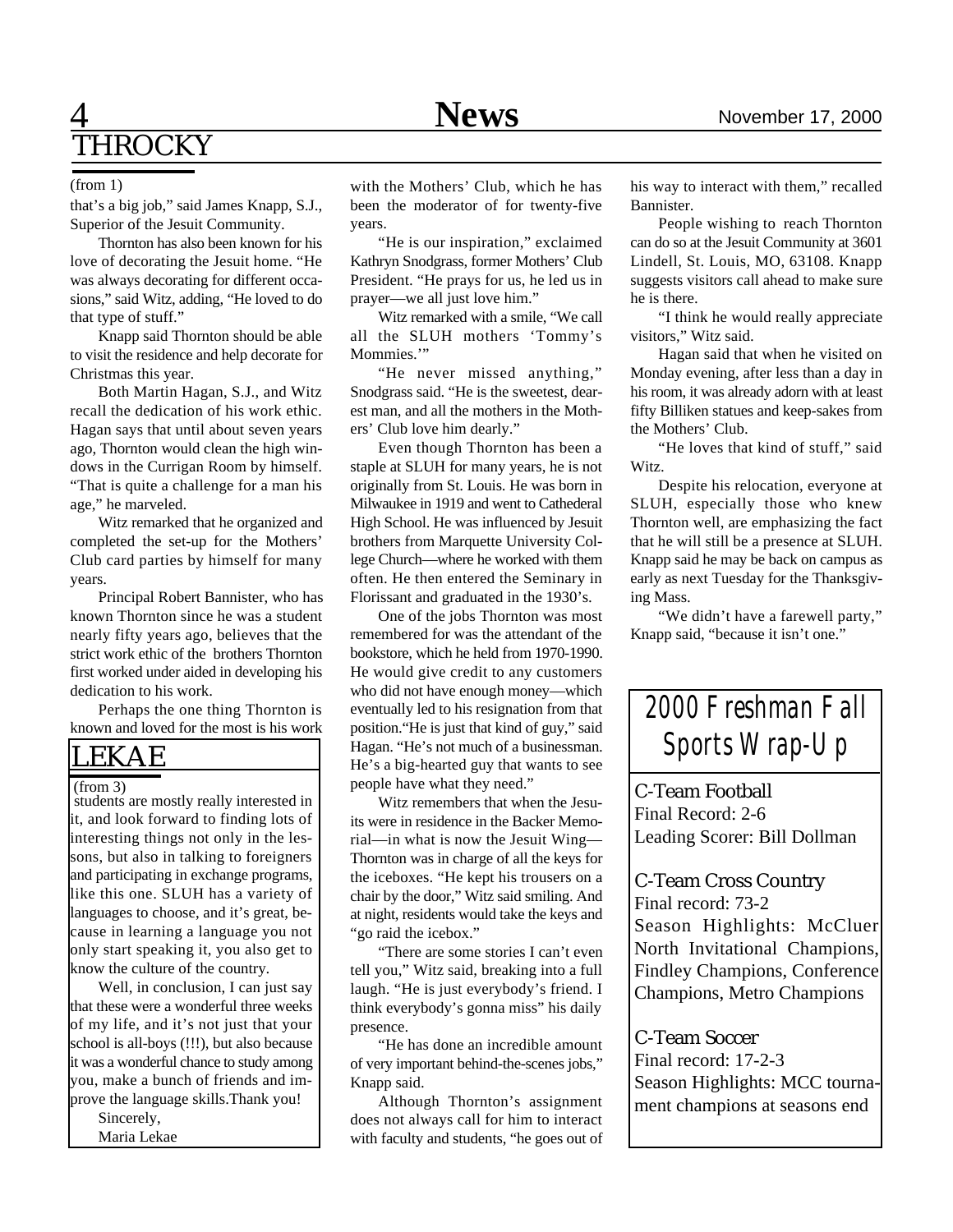# A look back at the '00 Gridbill season

*Team finished with a 7-2 record, but missed the playoffs*

### **Shawn Furey Reporter**

As the weather gets colder, and the<br>SLUH stadium settles down for its s the weather gets colder, and the long winter's nap, it is a great time to reflect on another special season of Jr. Billiken football. We should reflect on what was, and what is to come. It is a time to admire the seniors and to be very encouraged by the strong core of a team heading into next year's season. I t is a time for this gutsy bunch of Billikens to get the praise they so richly deserve.

Whether it was under the lights on Oakland or invading another school's field, these Jr. Bills never backed down an inch. They met the adversity of injuries and several lineup changes without breaking stride. They trailed several times in close games and never panicked themselves into making mistakes. They played smart, solid, courageous football and made every SLUH fan proud.

Offensively, the boys did nothing but improve all year. The receiving corps was lead by senior captains Zach Schmitt and Matt Sinclair, who had 17 and 22 catches, respectively. Junior Tim Boyce will return next year and should be fun to watch with his knack for spectacular catches for long gains. This season he averaged a stellar 24 yards per reception, despite suffering from illness for much of the season. Of course, the receiving was the result of the excellent passing of sophomore sensation Dossie Jennings, who also ran the ball 63 times for an average of almost five yards per carry.

As for running the football, the pigskin will be in good hands for the 2001 seaon, much like it was during the 2000 season. With Jennings already a running threat out of the backfield, the tandem of Chris Carter's speed and agility, and the power and incredible drive of Chris Finney, should spell trouble for opponents come next fall. Carter and Finney averaged 4.2 and 6.5 yards respectively. Also contributing often on the run was overall offensive weapon Zach Scmitt.

Runing the ball was made possible by an offensive line which improved with every game. Senior captain Nick Schulte said, "Even though (the offensive line) struggled early, I am really proud of the way we came together as a unit."

The U. High defense was quite simply an example of how gutsy football is



drawing by Mike Garcia

played. They refused to break and would consistently pick up the offense when they needed it. The defensive front five was led by senior Steve Buss, who was an All-MCC first team selection and recorded two sacks for the season, while constantly clogging the middle of the line of scrimmage and forcing the run to the outside. Senior defensive ends Pat Jeulich and Dave Parker contained the run outside, and also combined for five sacks of their own.

This season the Junior Bills will graduate perhaps the greatest linebacker in SLUH history. Matt Sinclair recorded an unbelievable 121 solo tackles while playing in only seven full games. He also had two fumble recoveries and two interceptions. Sinclair was named MCC coplayer of the year, and will be playing football at a major Division I school. His hard work,tenacity, and his play through pain were inspirations to his team. It was a privilege to watch him play.

While the Bills lose one tank to graduation, they keep another one handy for next year in junior linebacker Craig Schlaprizzi. He recorded 52 solo tackles, and also picked off two passes. He is expected to be a defensive leader come late August next year.

Perhaps the secondary of the defense best embodied the heart that this team displayed on every down. Though often undersized, the crew of juniors Mike Pettit, Adam Seibenman, and Chris Finney, and senior Ben Purcell combined for an outstanding 14 interceptions. They hit their men hard on every play, and never gave up an extra yard. These four put it all on the line on every play.

The special teams units were also led by tenacious tackling and blocking, as well as skillful kicking. Greg Scott was an excellent field goal kicker, and Dan Chik was more than reliable as a punter. Brad Johnson looks to keep the kicking game steady next season.

Coach Gary Kornfeld said of the season, "I was very pleased with the way we improved week in and week out. I am very proud of this team."

Upon being asked his fondest memories of playing SLUH football, dean of students Eric Clark's, eyes lit up. With a nostalgic grin he said proudly, "Playing for SLUH football was a great experience that I loved while it lasted. The camraderie and friendships are things that last a lifetime... long after your last game."

The 2000 SLUH football team took part in something special this year. They built friendships that will last forever and their courage and heart made the whole SLUH community proud. These boys should take pride in their hard work and determination. They provided all of SLUH, themselves included, with moments we will remember—long afer the last game.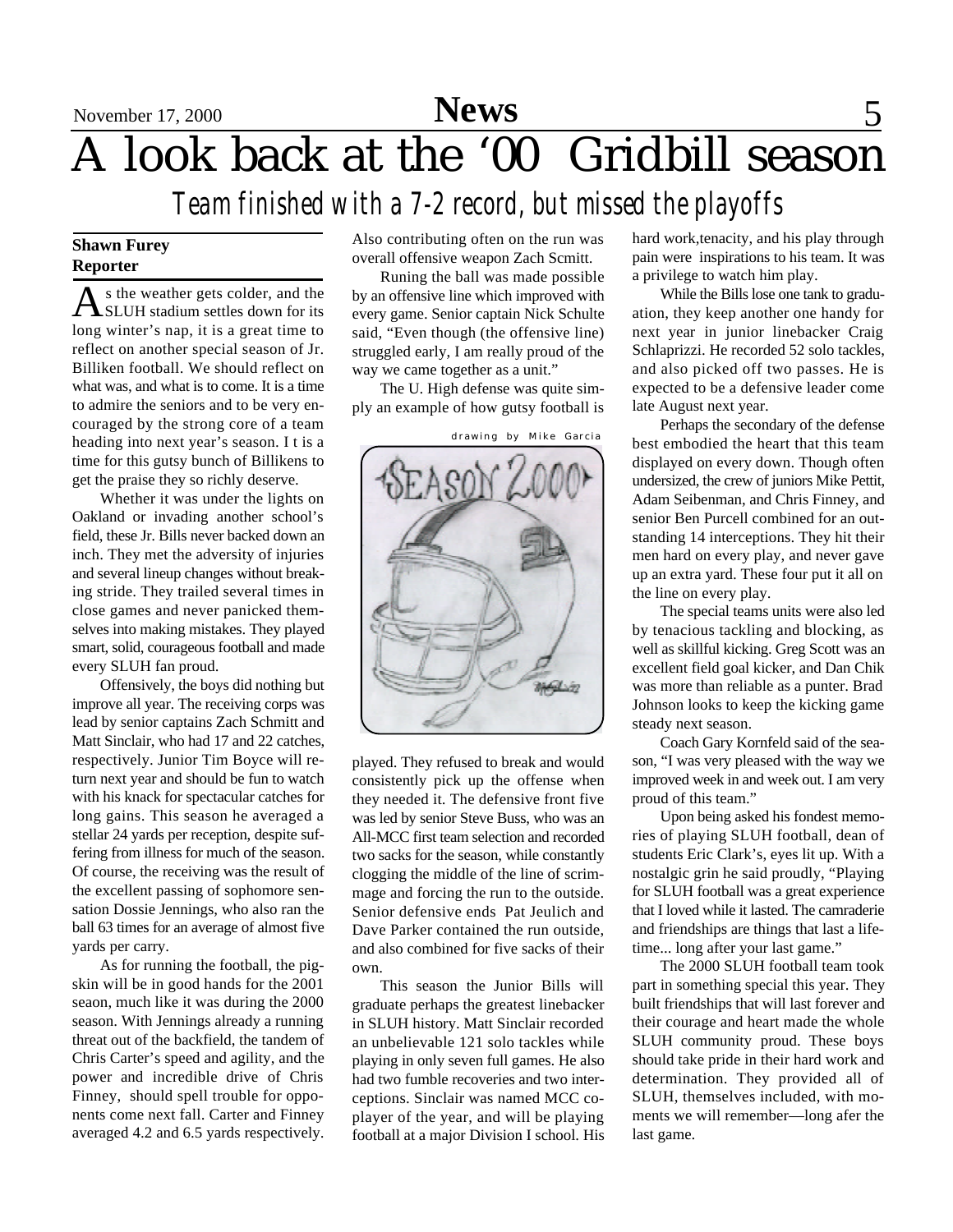# **6** News News November 17, 2000 SLUH gets smashed by Kirkwood 6-1 in racquetball opener

### **Kevin Moore Core Staff**

The St. Louis U. High varsity racquet-<br>ball team began its season this week The St. Louis U. High varsity racquetagainst a strong Kirkwood team. Although the team expected a difficult match, nobody on the team expected the 6-1 loss that they were handed by the Pioneers.

There were some positive aspects about the match, however, despite the final outcome. Junior first seed Joe Sharamitaro played a competitve game against Kirkwood's top player, who many expect to be a favorite to win the state title this year. After losing the first game 15-2, Sharamitaro battled back to win the second game.

 "I was really nervous at the beginning of the match," said Sharamitaro. "I think I started to play better once I settled down." Sharamitaro eventually lost the tie-breaker 11-3. Sophomore Chris Guilfoy similarly lost his match in a close 11-7 tie-breaker.

Delivering SLUH's only victory on the day was junior Andy Schumert. Schumert, whose consistent hustle often leads to running into walls at full throttle, injured his arm near the end of the tiebreaker. Despite the injury and many lead changes, Schumert helped the team avoid a shutout by winning the tie-breaker 11-10.

The junior varsity squad lost to their Kirkwood counterparts 4-1 as Senior Tom Hilgeman provided the team with its lone victory.

Although the Racquetbills were disappointed with their early performance, they expect to improve throughout the season.

 "We're a young team, so a lot of people are playing at the varsity level for the first time," said head coach Joe Koestner. "We have the talent to have a winning team. Now we just have to build our skills to be successful."

# Wraslin'bills show promise for upcoming winter season

### **Mike Smallwood Reporter**

The U. High 2000-2001 wrestling sea-<br>son is quickly approaching, and the he U. High 2000-2001 wrestling seaentire team can't wait to pin someone other than their teammates. However, a good wrestling season doesn't come easy, and the wrestlers realize this fact.

There are high expectations for this year—especially near coach Tim Curdt. He stated his goal for the year: "We will wrestle every minute of every match with intensity and focus."

The team's basic philosophy is never to give an opponent a moment's rest during a match. This can only be accomplished through fitness and dedication, according to Curdt. Curdt assures that the team is working hard to be in better shape than their adversaries. Sophomore wrestler Rob Nahlik said, "The team wants to outlast our opponents—that's what SLUH wrestling does."

An experienced core group of seniors is surrounded with a fairly young group of wrestlers. Several strong wrestlers were lost with last's year graduating senior class. Included in this group were captain Steve Gosic and Brad McDale, who was a district champion. There are some holes to fill, but Curdt thinks the younger members of the team can step up and do a good job.

Returning wrestlers from this year's senior class include captains Stan Niemeier and Ben Purcell along with James Pagano, Brian Wallisch, and a few others. Juniors Joe Bommarito, Colin O' Brien—a state qualifier last year—and

*rep* weekly high school newspaper *ews*

*prepnews@sluh.org N www.sluh.org*

*P*

### **"Thanksgiving Pie" Credits**

### Volume LXV, Issue 11

**Editor in Chief**: Tim " Loganberry" Elfrink

**Editor:** Andrew "Country" Ivers

**Assistant Editor**: Raj "In the Sky" Joseph **Sports Editors**: Peter "Pizza" Bartz-Gallagher, Matt "Humble" Snively

**Features Editor**: Justin "Mincemeat" Austermann

**Core Staff**: Kevin "French Silk" Moore, Andrew "Rhubarb" Neilsen, Drew "Blackberry" Niermann, Tom "Pumpkin" O'Brien, Ryan "Turtle" Oldani

Layout Staff: Matt "Chocolate" Hoffman **Web Staff**:Woody "Snickers" Krummenacher

**Photography**: Andrew "second helping of" Ivers, Ryan "Turtle" Oldani

**Artist**: Mike "Blackbird" Garcia

**Reporters**: Jeff "Chocolate Pecan" Dueker, Shawn "Leftover" Furey, Garry "Wild Berry" Holland, Fiju "Blueberry" Job, Brian "Banana Creme" Kane, Matt "Coconut Cream" Oehler, Mike "Peach" Smallwood **Computer Consultant**: Mr. Bob "Boisenberry" Overkamp

**Moderators:** Ms. Bonnie "Key Lime" Laughlin, Mr. Steve "Chicken Pot" Missey, Mr. Patrick "Boston Creme" Zarrick **Masthead Design**: Rachel "Apple" Marling

The *Prep News* is a student publication of St. Louis University High School. Copyright ©2000 St. Louis University High School *Prep News*. No material may be reprinted without the permission of the moderators and Editor in Chief.

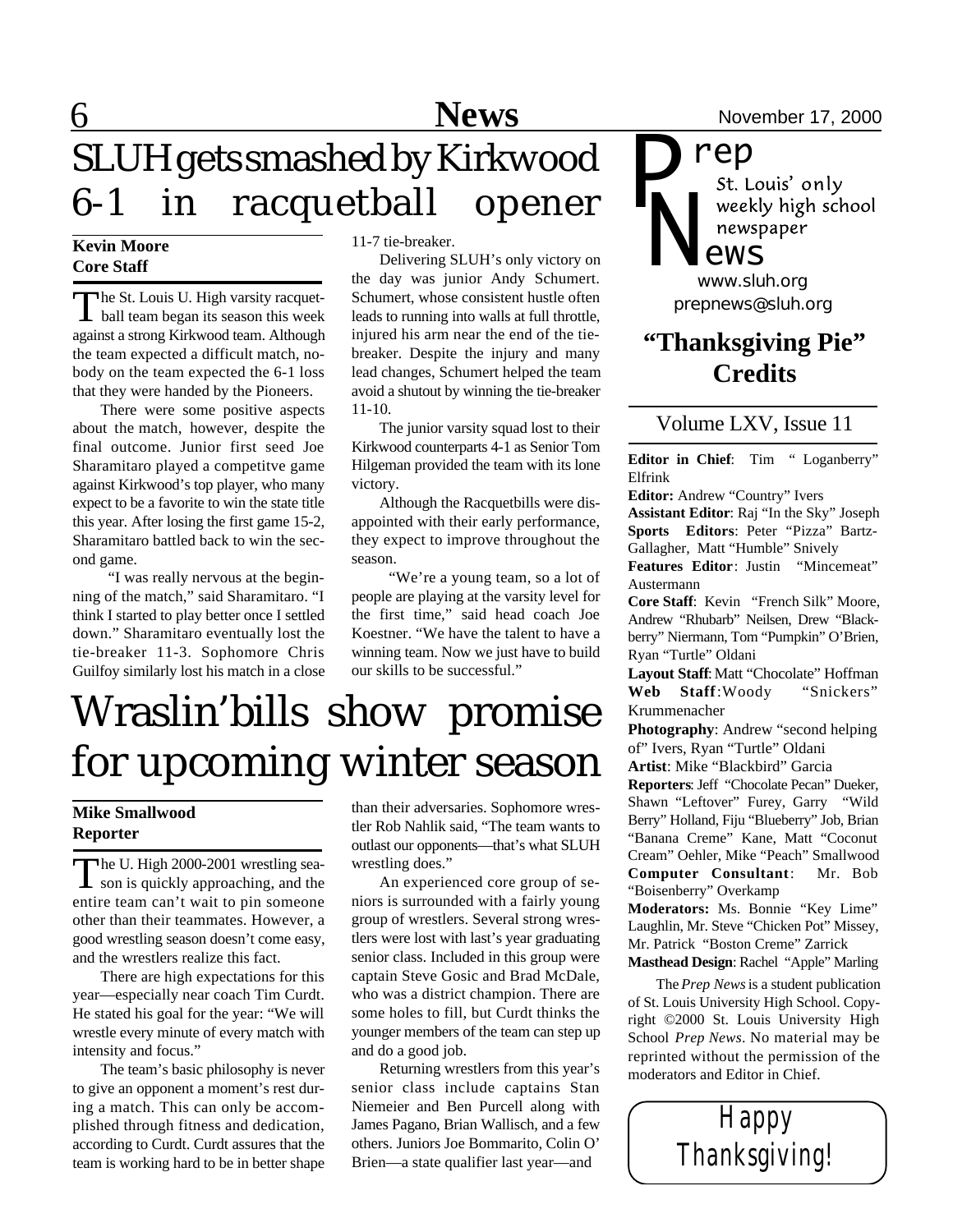# September 17, 2000 **Sports News** 7

Soccerbills lose a shocker in sectionals, finish at 21-7-4

### **Garry Holland Reporter**

U nfortunately, the 2000 Jr. Bill soc<br>day night as the Bills suffered a 2-1 defeat nfortunately, the 2000 Jr. Bill soc cer season came to an end last Thursat the hands of DeSmet in sudden death overtime at Soccer Park. The game was originally supposed to be played on the main grass field, but a week of rain forced the game onto the saturated turf.

Early in the contest both teams battled in the midfield just trying to maintain possession on the slick surface. Each team had chances but the 0-0 draw lasted until the second half.

Midway through the second half Captain James Twellman put the Jr. Bills ahead. DeSmet's goal keeper charged out to the edge of the goal box to catch a bouncing ball, but Twellman's pressure forced him out of position, causing him to only get one hand on the bouncing ball. With two deft touches Twellman then beat a defender and knifed a shot through two others into the open net.

The stingy U. High defense looked to preserve the one goal advantage but was once again victimized by the Achilles heel of the referee. An attempted clearance out of the defensive zone was deflected by the referee's heel to a DeSmet midfielder who headed the ball into the net. Senior sweeper Stan Simek felt as if they had "cleared the ball but the ref accidentally gave Josh (Worth) a great heel pass and he put the ball in."

The Soccerbills tried to rally in the final minutes but were unable to score, so the game headed to sudden death.

The Bills frantically tried to score but DeSmet picked up a loose ball around midfield and quickly worked it into scoring position. In the sixth minute of overtime, a DeSmet forward broke free of the SLUH defense, and rifled a low shot past diving SLUH goalie Mark Valdez, ending the game and the season for SLUH.

Although the team finished on a bittersweet note, the varsity squad had another phenomenal year.

Head coach Charlie Martel felt that "this team was one of the best because they moved the ball so well and played solid defense."

The defensive core and goalkeeping were the defining aspects of this year's team. The defense marked men tightly and limited opponents' scoring chances.

In the Bills' 31 matches, the defense held opponents to a mere 18 goals. Offensively the team was led by James Twellman, who scored 23 goals.

The senior class will be sorely missed, but the squad shows promise as Frank Simek, John DiRaimondo, Neil Sanders, and Ian Mulligan return and aim towards the state title.

The team would like to thank the fans for all their support throughout the season. Look for members of the team chosen for the *Post-Dispatch*'s All-Metro team in the coming weeks.

## *2000 Soccer Stats*

**MCC Goal Leaders:** Twellman #1 with 23 goals...Brooks #8 with 8 goals...Diraimundo # 19 with 9 goals **MCC Assist Leaders:** Twellman #1 with 54 assists...Fetter #9 with 6 assists...McCarthy # 12 with 5 assists **MCC Scoring Leaders:** Twellman #1 with 54 points...Brooks #8 with 23 points...Diraimundo #11 with 20 points

**MCC Goalie Leaders:**Valdez #6 with 19-6-3 final record, save percentage—732%

**MCC Goals Against Average**: 0.65- #7

**Solo Shutout Leader:** 11 **MCC Save Leaders:** #2 with 90 saves

# Mighty Pucks tie Ladue Rams

### **By Fiju Job Reporter**

B useybills opened up their season this<br>past Saturday at Afton Ice Rink useybills opened up their season this against Ladue led by a strong contingent of seniors. Led by stout defenseman captain Todd Turner and the always stellar goaltending of senior Geoff Schuessler, the Buseybills expected to have an easy game against the underdog Ladue Rams.

The game started off well, with senior Adam Fitzgerald picking up a rebound in front of the net and scoring the first goal at 6:36 of the first period. The Jr. Bills kept up the pressure on the Rams, adding a second goal by junior John Greffet, but from there the game went downhill for SLUH.

The defense struggled throughout the game, allowing several 2-on-1 and breakway opportunities for Ladue. Most were stopped by Schuessler's outstanding goalkeeping, but the chances eventually lead to an advantage for the Rams.

Ladue, known for their great effort, never backed down to SLUH's offensive pressure, scoring at the end of the first period and then tying it at 2-2 early in the third period.

The Jr. Bills then took the lead late in the game when junior Robert Lachky snuck a wrister past the Rams goal-keeper giving the Jr. Bills a 3-2 lead. Unfortunately, the persistant Rams crushed any hope for a win when they tied the game with 1:11 left in the game.

That wrapped up the scoring for the night, leaving the Jr. Bills with a somewhat disappointing tie over a team they felt they could beat.

Coach Charlie Busenhart was not pleased after the game, citing the lackluster effort, perhaps a result of overconfidence and "too much partying."

 Senior captain Todd Turner agreed, saying, "We were just bad."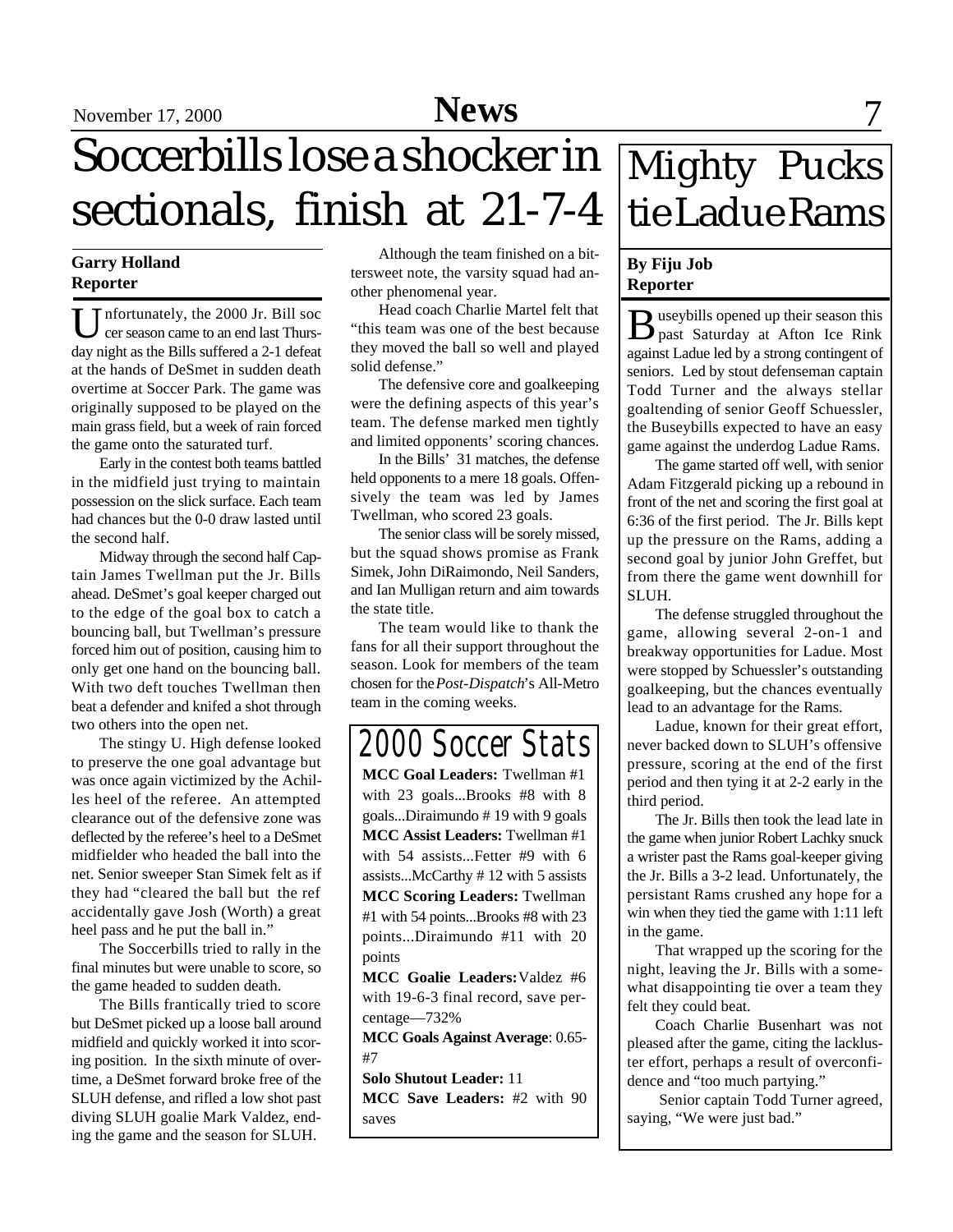### **8** News November 17, 2000 ANNUAL

#### (from 1)

Bob Overkamp have added up to a loss of nearly 30 already-completed pages and a several-month delay in the production of the yearbook.

"For the stuff that's lost and gone, we're just going to have to start all over," said Editor in Chief Mike Garcia. "It'll be out as soon as we can get it out."

 The confusion began when Garcia sent a letter to Principal Robert Bannister this summer, requesting new computers for the yearbook office. The request was granted, and the yearbook staff was set to recieve two new G4 Macintosh computers at the beginning of the school year, to replace their three Powermacs.

Overkamp delivered the computers in their boxes to the yearbook office in early September, and left them lying on the floor of the office, which led to the first in a series of misunderstandings between Overkamp and the yearbook staff.

"I figured it was up to us to install them," said Garcia. "We planned to wait until last year's yearbook was complete, with the new computers as a reward."

Overkamp, meanwhile, merely had more pressing matters to attend to, such as installing Bannister's new G4 in his office and setting up the new iBook systems. He thought the yearbook staff still expected him to complete the installation whenever he had the time.

"Their new computers did sit for a long time," said Overkamp. "I told them it was all right if they wanted to copy all of their data and install the computers themselves, but I wanted to get their old computers, which are still nicer than what much of the school works with, out to other people."

So, in late September, Overkamp copied all the data from the Powermacs onto the two new G4's, eventually transferring the older yearbook computers to the Campus Ministry Office. This somewhat surprised the yearbook staff, who were not present when Overkamp made the installation, but led to no initial problems.

"I just showed up one day and the new computers were installed," said Garcia.

All was well near the to end of October, when Garcia and Tim Lawler, the sports editor, realized that nearly half of the already completed Sports section and approximately sixteen other miscellaneous pages were lost in the switch from Powermacs to G4's. Obviously, this represented a substantial loss in a diligently worked on project, not just a delay in schedule.

"I cried," said Garcia, alluding to the heartbreak of realizing how much had been lost.

In another unfortunate turn, Overkamp cleared the entire memory of the yearbook staff's old computers a mere three days before he received the staff's e-mail notifying him of the lost pages

"If a week earlier they had told me, I conceivably could have done something," said Overkamp. "I thought enough time had passed, so I erased all of the memory on their old computers."

The situation was further complicated because Overkamp believed that he had confirmed with someone on the yearbook staff that all work was backed up on ZIP disk, a confirmation which Garcia says never occurred.

"We got an e-mail back saying that Mr. Overkamp thought he had asked if all the files were backed up," says Garcia. "But he doesn't remember who he asked, and he never asked me."

Overkamp, meanwhile, felt the majority of the problem lay with malfunctioning ZIP disks, which did have backups saved to them, and with the lack of backups in the first place, not in a misunderstanding over whether they existed.

"I just said that it doesn't do much good to have ZIP backups if you don't use them," said Overkamp. "And I thought that regardless of backups, all their information would have been copied in the transfer from Powermacs to G4's."

Although it was not a direct factor in the delays to yearbook production, the staff has also been faced with a change in faculty moderators, as Mark Michalski left the position and was replaced by theology teacher Randy Rosenburg and

social studies teacher Pete Cerneka, both of whom were already working as moderators on the '00-'01 yearbook.

"Pete and I agreed to do both editions of the yearbook," said Rosenburg. "We're working hard to get the yearbook going in the right direction."

Despite all of the setbacks and misunderstandings, both the yearbook staff and the new moderators remain upbeat about the production process and the prospects for the future.

"We're pretty orginized now, and it's starting to roll," said Garcia. "It's still going to be a good yearbook."

"We'll probably be completely finished with production by the first of the year," said Rosenburg. "We're working with a really great yearbook staff. The future for the yearbook is bright."

#### (from 5)

Alex Born also bring some experience to the team. Unfortunately, Born is injured with a broken hand and will not be back in the line-up until the first month of the season.

Injuries like this are never predictable and always have an impact on the team. There are several minor bumps and bruises already, and injuries like Born's will keep wrestlers out of the line-up at the beginning of the season. Last year's varsity team often went to matches without several of the weight classes filled due to injuries, but this should not be the case this year. The holes should be filled by the middle of December if all goes according to plan, which makes for a promising team.

Captain Stan Niemeier said, "The team is looking better this year. We've got a lot of potential with a full line up. We can win a lot of matches."

Hopefully, one of these matches that will be won with aggressive wrestling will be the season opener against Hazelwood West. The meet is on Tuesday, November 28th, here at SLUH starting at 6pm with the Freshman, JV, and Varsity teams all in action.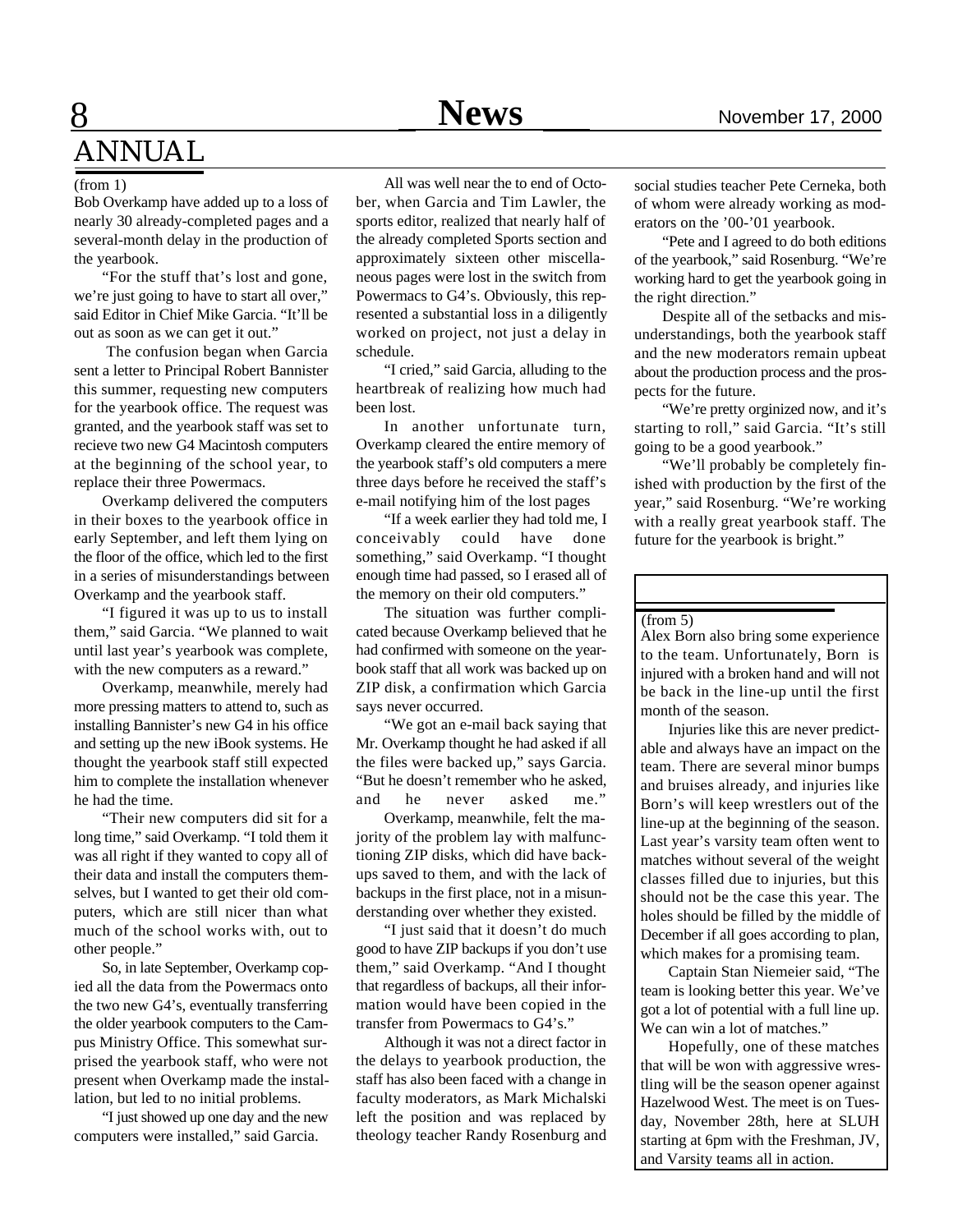# **Feature** 9

# War stories: Saving Private Manker

*SLUH's faculty veterans speak of the values and horrors of military service*

### **Andrew Neilsen Core Staff**

There is no doubt that war involves incredible sacrifice and pain. What many of us do not think about is how close this sacrifice comes to us, even here at SLUH.

With Veterans' Day come and gone, it remains time for many of us ponder what war means to us, and how it affects people around us. Faculty here at SLUH have experienced war in all different forms, and hold vastly different attitudes concerning their service.

Venerable Latin teacher Mark Tychonievich served for three years in the U.S. military in Bavaria, Germany, in target acquisition. Tychonievich worked in S3 operations, relaying locations of targets and choosing which weapons to fire. Though his service did not come during wartime, Tychonievich feels that he gained valuable experience during his service term.

Tychonievich's most memorable moment came during his basic training. One of the more advanced training exercises is the live-fire

drill, where recruits crawl on their backs under barbed wire one foot above their heads. This seems difficult enough in itself, but that doesn't satisfy Uncle Sam. Also, just above the barbed wire, soldiers fired live M16 rounds, making the situation all the more tense and dangerous.

As Tychonievich crawled toward his goal, he forgot a key aspect of this drill: keep your rifle out of the barbed wire. As it was, his rifle became hung up in the wire, and his drill sergeant made him crawl an additional 40 yards under the barbed wire. Tychonievich also lost his weekend, as he was forced to wash dishes during his only time off.

While Tychonievich couldn't say that he enjoyed being in the military, he said that he met people from all walks of life, many that he would never have known without his military career.

Other staff members at SLUH had much more intense service terms. Maintenance Supervisor Ray Manker enlisted for the Vietnam war directly out of high school. "I graduated from high school on Sunday, and reported to training camp in San Diego on Wednesday," Manker recalls.

Military careers came with Manker's family, as he and his brothers and uncle have compiled over 100 years of military service. Even though two of his brothers had military careers over twenty years each, Manker did not re-enlist after his term in Vietnam. "I had had enough after Vietnam; I wanted to sample civilian life again," Manker said.

Manker did enjoy the travel that came with army life. He recalls that the Chu Lai base was just over a hill to the sea, one of the most beautiful things he has ever seen. Manker loved the experience of the travel, saying that he never would have journeyed as far as Japan or Hawaii if he had not joined the army.

Manker spent eight months in Vietnam, working in the marine corps at a fort in Chu Lai, right on the South China Sea. He supervised aviation supply for the base, ordering parts and supplies from the U.S. using an old punch card IBM computer. As

> the base saw much fighting, Manker often guarded the perimeter of the base, witnessing the fighting from afar. Every guard served 12 hours a day, seven days a week, rain or shine. "I didn't like a thing about it," Manker said, "but I would do it again in a second if my country needed me."

> Calculus teacher Tom Becvar, unlike Tychonievich and Manker, was drafted in 1971. After basic training, Becvar was assigned to equipment testing at Fort Lee in Virginia. His job was to test all of the army's basic equipment and analyze the results to determine if new equipment exceeded the performance of the old. Becvar supervised the testing of everything from long

underwear to field kitchens.

Later Becvar transferred to Aberdeen Proving Grounds in Maryland, where he again analyzed statistics, this time regarding weapons accurracy. Since he worked in a civilian office, Becvar had much less to do. Making the most of his free time, he took teaching correspondence courses.

Becvar was drafted in the middle of the school year when he was teaching. His presence was demanded immediately at basic training, and he was given virtually no time to get his teaching affairs in order. Though he did no fighting, the war drastically affected his teaching career.

The SLUH teacher most known for military service, Dan Shelburne, has a very different atttude than Tychonievich and Manker. Shelburne said, "No one wins in war; some just lose more than others." Though he admits that he gained valuable personal experience in terms of his outlook on life and knowledge of the human condition, he says that he would not join the army if he had the choice again.

Self-sacrifice not withstanding, wars have always had horrible consequences to all people whom they effect. All teachers agreed in some form or another that military careers did not hold the most desirable aspects of human life. Though both ends and means of warfare are often suspect, many people close to us have left personal desire behind in service for their country. For better or for worse, all teachers agreed that their military experience gave them life experience that was otherwise unattainable.

## *"No one wins in war; some just lose more than others"*

-Dan Shelbourne